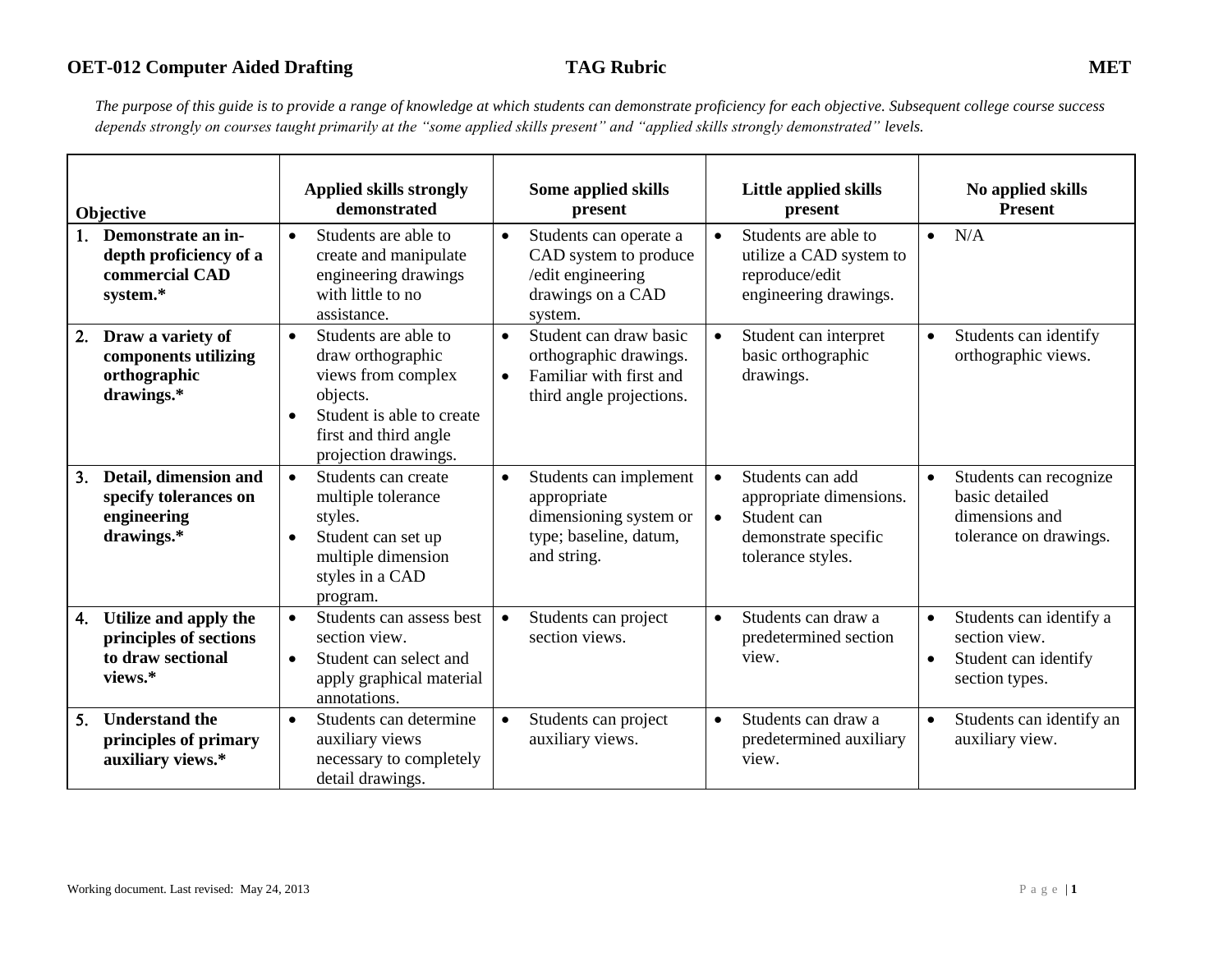# **OET-012 Computer Aided Drafting TAG Rubric MET**

*The purpose of this guide is to provide a range of knowledge at which students can demonstrate proficiency for each objective. Subsequent college course success depends strongly on courses taught primarily at the "some applied skills present" and "applied skills strongly demonstrated" levels.* 

| Objective                                                                                                                                            | <b>Applied skills strongly</b><br>demonstrated                                                                                       | Some applied skills<br>present                                                                                                               | Little applied skills<br>present                                                                                          | No applied skills<br><b>Present</b>                                                                        |
|------------------------------------------------------------------------------------------------------------------------------------------------------|--------------------------------------------------------------------------------------------------------------------------------------|----------------------------------------------------------------------------------------------------------------------------------------------|---------------------------------------------------------------------------------------------------------------------------|------------------------------------------------------------------------------------------------------------|
| <b>Prepare an assembly</b><br>6.<br>drawing, details of the<br>assembly, and a bill of<br>materials.*                                                | Students can<br>$\bullet$<br>determine/produce all<br>necessary<br>drawings/documents for<br>a complete assembly<br>drawing pack.    | Students can produce a<br>$\bullet$<br>complete assembly<br>drawing pack based on<br>predetermined parts.                                    | Students can reproduce<br>assembly drawing packs.                                                                         | Students can identify<br>$\bullet$<br>necessary documents to<br>include in an assembly<br>drawing pack.    |
| Draw a multiple<br>7.<br>sheet/multiple part<br>working drawing.*                                                                                    | Students can create<br>$\bullet$<br>multiple sheet/multiple<br>part working drawing                                                  | Students can draw and<br>$\bullet$<br>organize predetermined<br>multiple sheet/multiple<br>part working drawings<br>for predetermined parts. | Students can draw<br>$\bullet$<br>predetermined multiple<br>sheet/multiple part<br>working drawings.                      | Students can identify<br>$\bullet$<br>multiple sheet/multiple<br>part drawings.                            |
| <b>Use PC based CAD</b><br>8.<br>programs to create 3D<br>solid models*                                                                              | Students have<br>$\bullet$<br>developed 3D spatial<br>visualization.                                                                 | Students can create<br>$\bullet$<br>objects using primitive<br>solids and Boolean<br>operations.                                             | Instructor has<br>$\bullet$<br>demonstrated 3D<br>capabilities of software.                                               | N/A<br>$\bullet$                                                                                           |
| Gain an appreciation of<br>9.<br>the ANSI Y14.5M-1982<br>graphics standard by<br>identifying and<br>understanding the<br>symbols and<br>terminology. | Students can apply<br>$\bullet$<br>appropriate details and<br>symbols on a drawing<br>to improve part function<br>and manufacturing. | Students can create<br>$\bullet$<br>appropriate details and<br>symbols on a drawing,<br>based on part function.                              | Students can create<br>$\bullet$<br>appropriate details and<br>symbols on a drawing.                                      | Students can reproduce<br>$\bullet$<br>appropriate dimensions<br>and symbols on a<br>predetermined drawing |
| 10. Understand the standard<br>engineering symbols<br>and prepare engineering<br>diagrams.                                                           | Students can create<br>$\bullet$<br>engineering diagrams to<br>solve engineering<br>problems.                                        | Students can produce<br>$\bullet$<br>engineering diagrams<br>with appropriate<br>symbols.                                                    | Students can produce<br>$\bullet$<br>predetermined<br>engineering diagrams<br>and apply engineering<br>symbols not given. | Students can produce<br>$\bullet$<br>predetermined<br>engineering diagrams.                                |